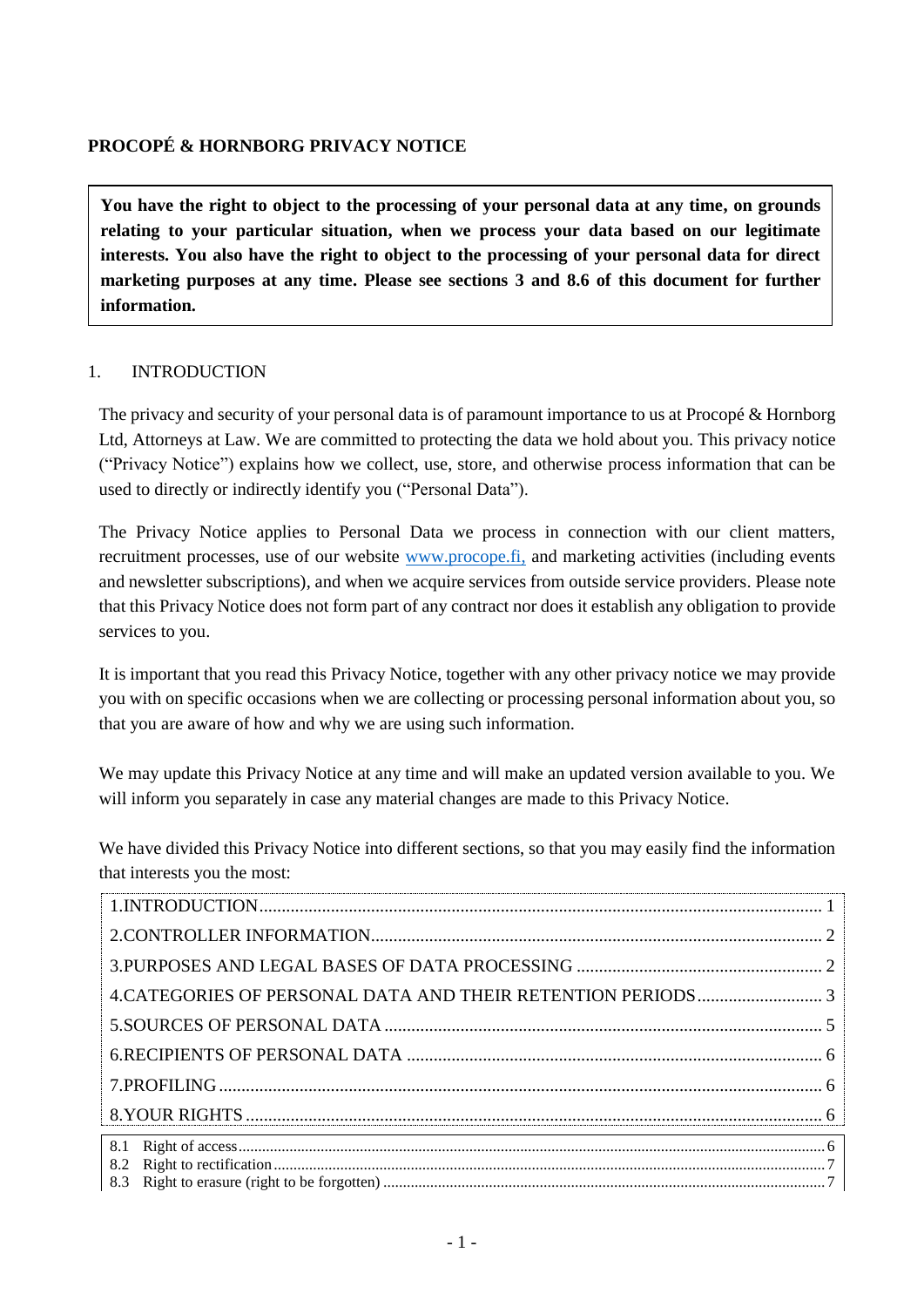## <span id="page-1-0"></span>2. CONTROLLER INFORMATION

This Privacy Notice concerns Personal Data that Procopé & Hornborg Ltd, Attorneys at Law (2117197- 6) processes about you as a controller. Please find below our contact information.

| <b>Name</b>    | Procopé & Hornborg Ltd, Attorneys at Law                    |
|----------------|-------------------------------------------------------------|
| <b>Address</b> | P.O. Box 1077 / Eteläesplanadi 18, 00101, Helsinki, Finland |
| Email          | $\text{privacy}\ \omega$ procope.fi                         |

We take data protection seriously and have therefore dedicated personnel to address your questions and concerns and handle your requests in relation to your rights stated below in section [8.](#page-5-2) You can always reach us at the email address indicated above.

We may need to request specific information from you to help us confirm your identity. This is a security measure to ensure that personal information is not disclosed to any person who has no right to receive it.

# <span id="page-1-1"></span>3. PURPOSES AND LEGAL BASES OF DATA PROCESSING

We collect and use Personal Data for the following purposes and on the following legal bases:

| <b>Purpose</b>                                                                                                                                                                                                  | <b>Legal basis</b>                                                                                                                                                                                                                                                                                                                                                                                                                                                                                                                                                                                  |
|-----------------------------------------------------------------------------------------------------------------------------------------------------------------------------------------------------------------|-----------------------------------------------------------------------------------------------------------------------------------------------------------------------------------------------------------------------------------------------------------------------------------------------------------------------------------------------------------------------------------------------------------------------------------------------------------------------------------------------------------------------------------------------------------------------------------------------------|
| • Providing and enhancing<br>our legal services;<br>• Creating and managing<br>our relationship with you;<br>• Complying with our<br>contractual obligations;<br>and<br>• Managing and planning<br>our business | • We have a legitimate interest to process Personal Data for the<br>following purposes: to market, create and enhance our business,<br>personalise our services and communications, update your details,<br>handle claims and solve disputes, as well as strategic planning and<br>resource analysis and allocation; and/or<br>• Processing is necessary for compliance with our legal obligations;<br>and/or<br>• Your consent; and/or<br>• Processing is necessary for the performance of our contract with<br>you or in order to take steps at your request prior to entering into a<br>contract |
| • Complying with statutory<br>obligations and<br>regulations as well as<br>guidelines of the Finnish                                                                                                            | • Processing is necessary for compliance with our legal obligations<br>(for example to comply with anti-money laundering and knowing<br>your customer procedures, identification purposes)                                                                                                                                                                                                                                                                                                                                                                                                          |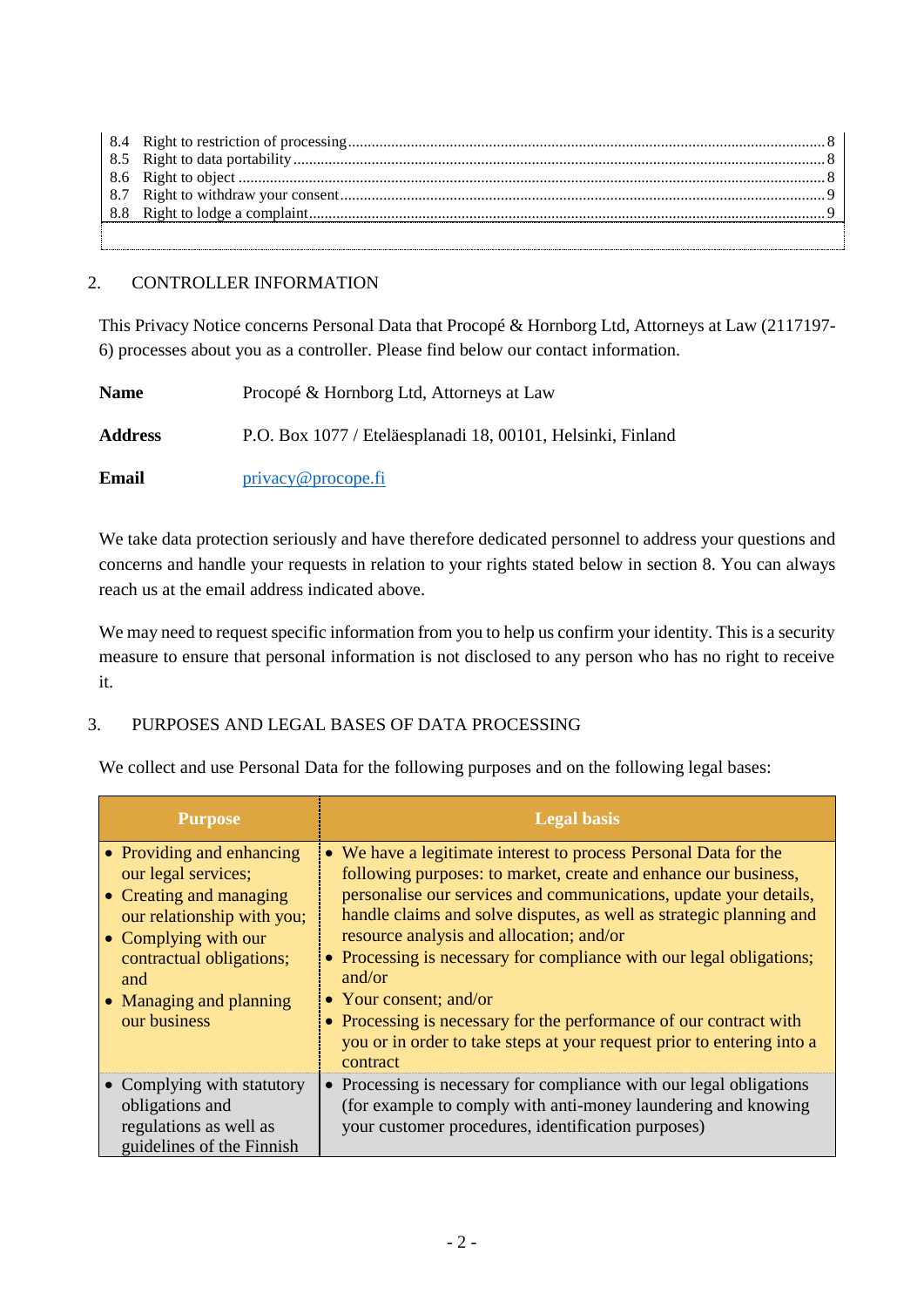| <b>Bar Association and</b><br>authorities                                                         |                                                                                                                                                                                                                                                                                                                     |
|---------------------------------------------------------------------------------------------------|---------------------------------------------------------------------------------------------------------------------------------------------------------------------------------------------------------------------------------------------------------------------------------------------------------------------|
| • Recruitment and selection<br>of employees                                                       | • We have a legitimate interest to process Personal Data for the<br>following purposes: to recruit new employees and to establish<br>recruitment candidates' reliability; and/or<br>• Your consent; and/or<br>• Processing is necessary in order to take steps at your request prior<br>to entering into a contract |
| • Customer communication<br>and surveys;<br>• Crisis communication;<br>• Organizing and informing | • We have a legitimate interest to process Personal Data for the<br>following purposes: to create, enhance, and market our business,<br>communicate with you and personalise our services and<br>communications; and/or                                                                                             |
| of events; and<br>• Direct marketing of our<br>services (including<br>newsletters)                | • Processing is necessary for compliance with our legal obligations<br>(for example to inform you of any data breaches); and/or<br>• Your consent                                                                                                                                                                   |
| • Supporting network and<br>system security                                                       | • Processing is necessary for compliance with our legal obligations;<br>and/or<br>• We have a legitimate interest to process Personal Data for the<br>following purposes: to monitor data traffic and network security                                                                                              |
| • Legal processes;<br>• Compliance with court<br>orders; and<br>• Protection of our rights        | • Processing is necessary for compliance with our legal obligations                                                                                                                                                                                                                                                 |
| • Website and newsletter<br>analytics                                                             | • We have a legitimate interest to process Personal Data for the<br>following purposes: to market, create and enhance our business and<br>personalise our services and communication, statistical purposes<br>and system administration purposes                                                                    |
| • Historical research                                                                             | • Public interest; and/or<br>• We have a legitimate interest to process Personal Data for the<br>following purposes: to draft historical reviews and chronicles<br>concerning our development over the years and as such satisfy a<br>general interest of knowledge; and /or<br>• Your consent                      |

# <span id="page-2-0"></span>4. CATEGORIES OF PERSONAL DATA AND THEIR RETENTION PERIODS

We will store your personal information for as long as necessary to fulfil the purposes we collected it for or to satisfy any requirements stemming from the Rules of the Finnish Bar Association or other legal requirements. To determine the appropriate retention period for Personal Data, we consider the amount, nature, and sensitivity of the data, the potential risk of harm from unauthorized use or disclosure of Personal Data, the purposes for which we process Personal Data and whether we can achieve those purposes through other means, and the applicable legal requirements.

Details of retention periods for different aspects of your personal information are available below.

In case we have anonymized your personal information so that it can no longer be associated with you in any reasonable way, we may use such information without further notice to you. We may also be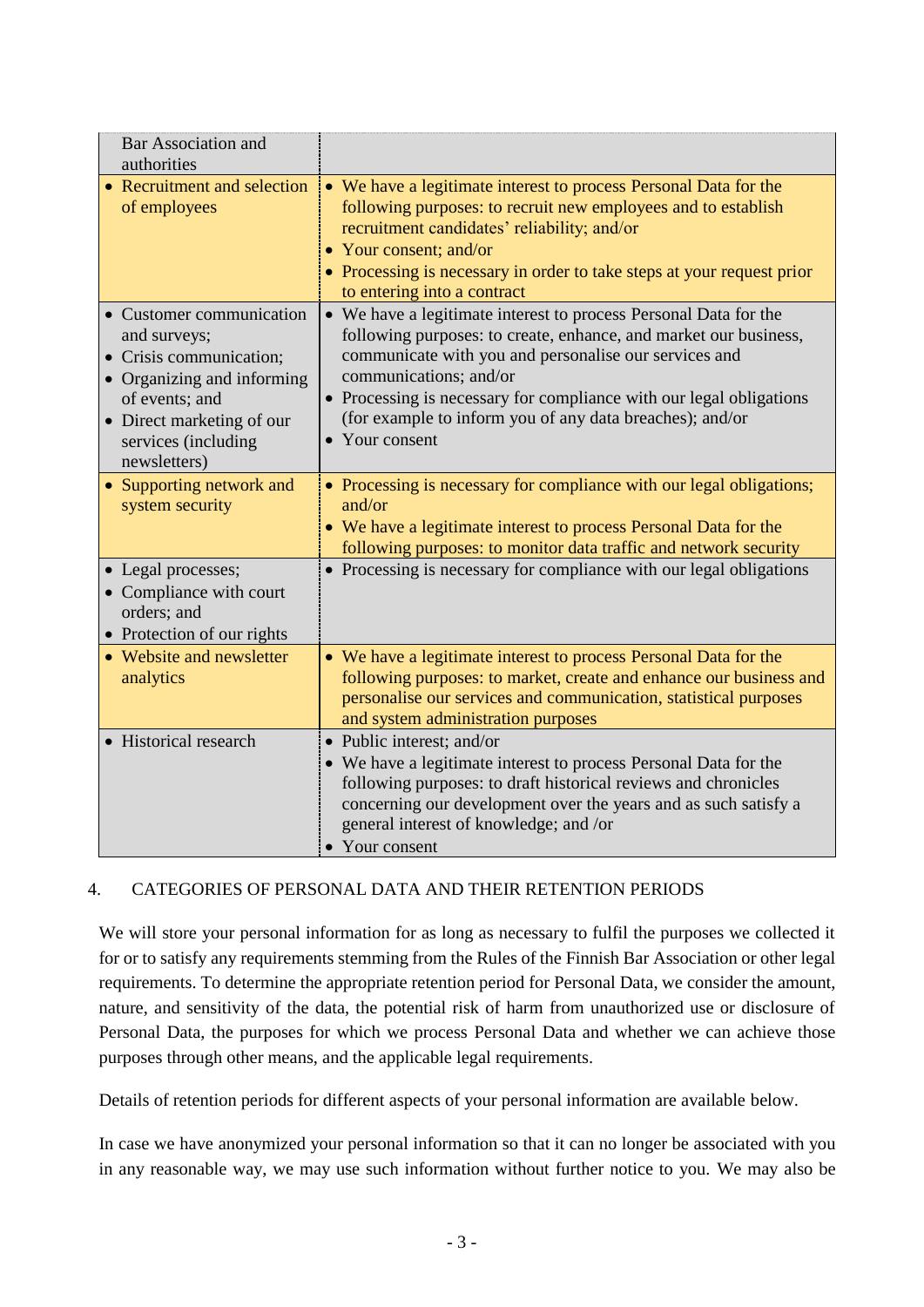required to retain data longer than described below, if it is necessary to handle an ongoing legal process, to comply with a decision from a court or authority, or to prove our compliance with applicable laws. Please note that if you have opted-out of or withdrawn your consent to receive newsletters or other marketing messages from us, we may need to save certain data longer than indicated below to make sure we respect your wishes.

| <b>Category of data</b>                                                                                                                                                                                                                                                                                                                                                                                                                                                                                                                                                                                                                               | <b>Context</b>                                                                                                                                              | <b>Retention period</b>                                                                                                                                                                                                                                                                                                 |
|-------------------------------------------------------------------------------------------------------------------------------------------------------------------------------------------------------------------------------------------------------------------------------------------------------------------------------------------------------------------------------------------------------------------------------------------------------------------------------------------------------------------------------------------------------------------------------------------------------------------------------------------------------|-------------------------------------------------------------------------------------------------------------------------------------------------------------|-------------------------------------------------------------------------------------------------------------------------------------------------------------------------------------------------------------------------------------------------------------------------------------------------------------------------|
| • Name and title, company information<br>(including trade register data), address,<br>telephone number, email address;<br>• Contractual details;<br>• Permissions and consents, including<br>newsletter subscriptions;<br>• Photographs;<br>• Emails and contact requests sent by you;<br>• Payment information and payment history;<br>• Claims and requests concerning us;<br>• Other information received, generated or<br>collected by us in connection with<br>handling your assignments and requests;<br>• Passport and ID card information;<br>• Social security number, date of birth;<br>and/or<br>• Financial and business activity details | Assignment data<br>collected or<br>received about or<br>from client,<br>client's<br>representative,<br>counterparty, or<br>counterparty's<br>representative | Documents and material are retained for<br>11 years following the archiving of the<br>assignment, while other data (name and<br>title, contact details, company,<br>assignment title, payment history, and<br>payment details) may be retained longer<br>if necessary, for example due to conflict<br>check obligations |
| • Name and title, company information,<br>address, telephone number, email address;<br>• Contractual details;<br>• Permissions and consents, including<br>newsletter subscriptions;<br>• Emails and contact requests sent by you;<br>• Payment information and payment history;<br>and/or<br>• Claims and requests concerning us                                                                                                                                                                                                                                                                                                                      | Our service<br>providers                                                                                                                                    | Service provider agreements are retained<br>for 2 years following the termination of<br>the service agreement or provision of<br>services, other data may be retained<br>longer if necessary, for example due to<br>partner relations management                                                                        |
| • Name and title, company information,<br>address, telephone number, email address;<br>• Permissions and consents, including<br>newsletter subscriptions;<br>• Emails and contact requests sent by you;<br>• Claims and requests concerning us; and/or<br>Interests and preferences                                                                                                                                                                                                                                                                                                                                                                   | Potential<br>customers and<br>customer data not<br>related to<br>assignments                                                                                | Retained data is reviewed every 5 years<br>and deleted if contact is no longer<br>relevant                                                                                                                                                                                                                              |
| • Passport or other ID card information                                                                                                                                                                                                                                                                                                                                                                                                                                                                                                                                                                                                               | Identification for<br>other purposes<br>than client<br>assignments,<br>usually in<br>connection with<br>carrying out your                                   | If related to an assignment, the<br>information is retained for 11 years<br>following the archiving of the<br>assignment. Otherwise the information is<br>retained for 6 months from acquiring the<br>information                                                                                                       |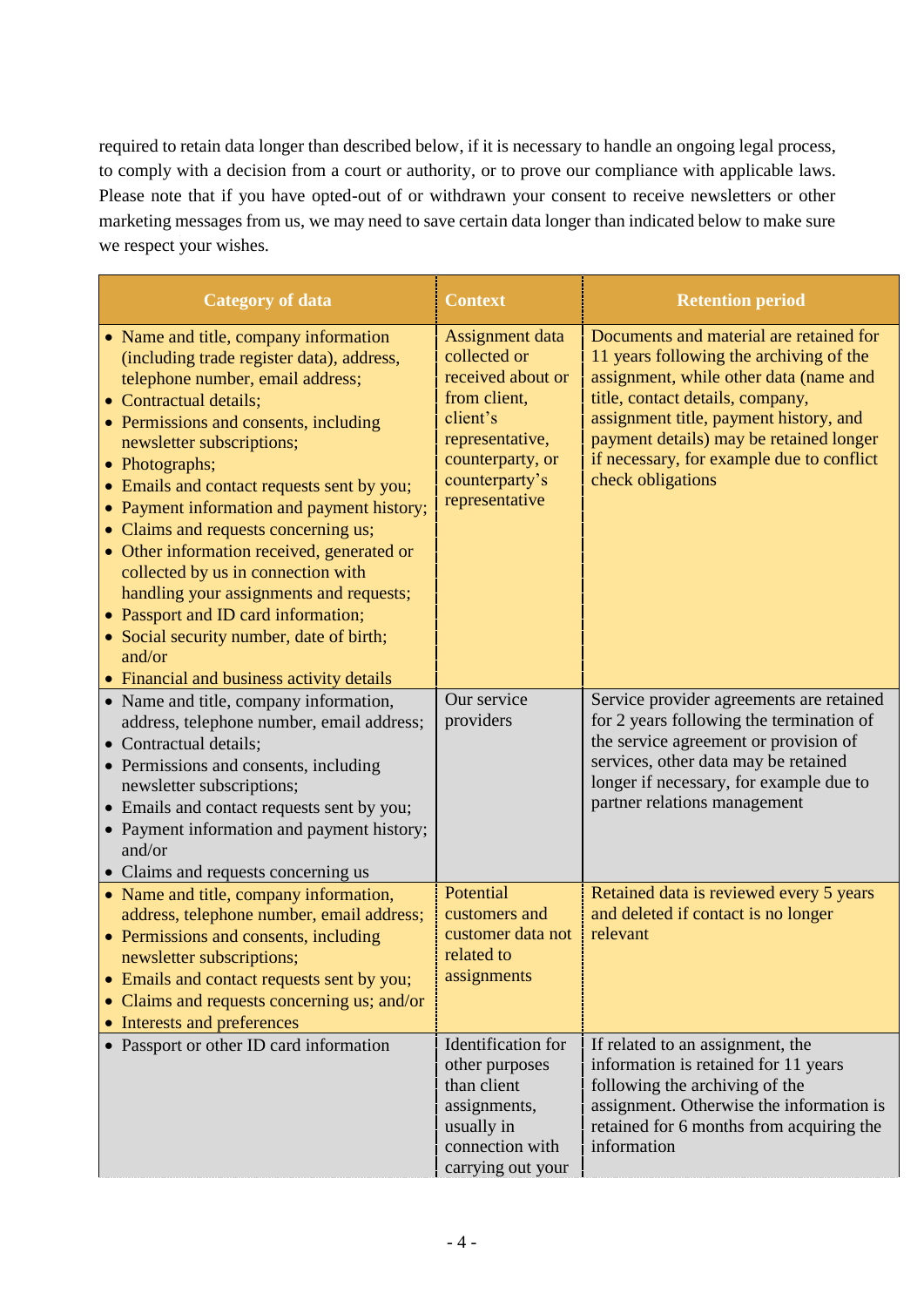|                                                                                                                                                                                                                                                                                                                                          | requests<br>concerning your<br>data                                                                     |                                                                                                                                                                                                                                                                                                                                                                                                                                                                                                |
|------------------------------------------------------------------------------------------------------------------------------------------------------------------------------------------------------------------------------------------------------------------------------------------------------------------------------------------|---------------------------------------------------------------------------------------------------------|------------------------------------------------------------------------------------------------------------------------------------------------------------------------------------------------------------------------------------------------------------------------------------------------------------------------------------------------------------------------------------------------------------------------------------------------------------------------------------------------|
| • Health data (such as allergies) collected in<br>connection with events organized by us                                                                                                                                                                                                                                                 | Events organized<br>by us                                                                               | Deleted after the event                                                                                                                                                                                                                                                                                                                                                                                                                                                                        |
| • Newsletter or other direct marketing<br>analytics (e.g. about how many times you<br>have opened a marketing email – please<br>note that such analytics include your email<br>address)<br>• Surveys                                                                                                                                     | Newsletter<br>subscriptions and<br>other direct<br>marketing<br>activities as well<br>as client surveys | Deleted within a year from collection                                                                                                                                                                                                                                                                                                                                                                                                                                                          |
| • Electronic identification data including IP<br>address and information collected through<br>cookies (such as device ID, website<br>analytics, user browser history, user<br>activity details and preferences)                                                                                                                          | Use of our<br>website                                                                                   | Deleted within a year from collection                                                                                                                                                                                                                                                                                                                                                                                                                                                          |
| • Job application and CV, including photos;<br>• Name and title, company information,<br>address, telephone number, email address;<br>• Permissions and consents;<br>• Emails and contact requests sent by you;<br>and/or<br>• Other information received, generated or<br>collected by us in connection with the<br>recruitment process | Recruitment of<br>new employees                                                                         | If you are not recruited, your information<br>will be retained and stored in a separate<br>folder with limited access rights for 2<br>years from the end of the recruitment<br>process. The information will not be<br>processed, unless necessary to defend our<br>rights. However, with your separate<br>consent, we may also consider your<br>application in future recruitment<br>processes. Retention periods for<br>employee data is described further in our<br>employee privacy notice |
| • Photographs                                                                                                                                                                                                                                                                                                                            | <b>Historical</b><br>research (such as<br>historical reviews<br>or chronicles)                          | Retained until no longer necessary for<br>such purposes                                                                                                                                                                                                                                                                                                                                                                                                                                        |

## <span id="page-4-0"></span>5. SOURCES OF PERSONAL DATA

While we mainly process data that you personally have shared with us or that we have received, generated or collected (for example from your employer, colleague, or public registers such as the trade register) in connection with assignments, we may also collect information about you from the following sources:

• Cookies and other similar technologies. For more information, please see our cookie policy [here](http://www.procope.fi/en/#legal-notice) [\(http://www.procope.fi/en/#legal-notice\)](http://www.procope.fi/en/#legal-notice); and/or

• Publicly available sources: LinkedIn and your company's website

You are not obligated to provide information to us. However, Personal Data enables us to provide our services to you, enter into a contract with you, communicate with you, and personalize our marketing, communications, and services to match your personal preferences. Once we have entered into an agreement, the provision of your personal information may be required for us to perform our contractual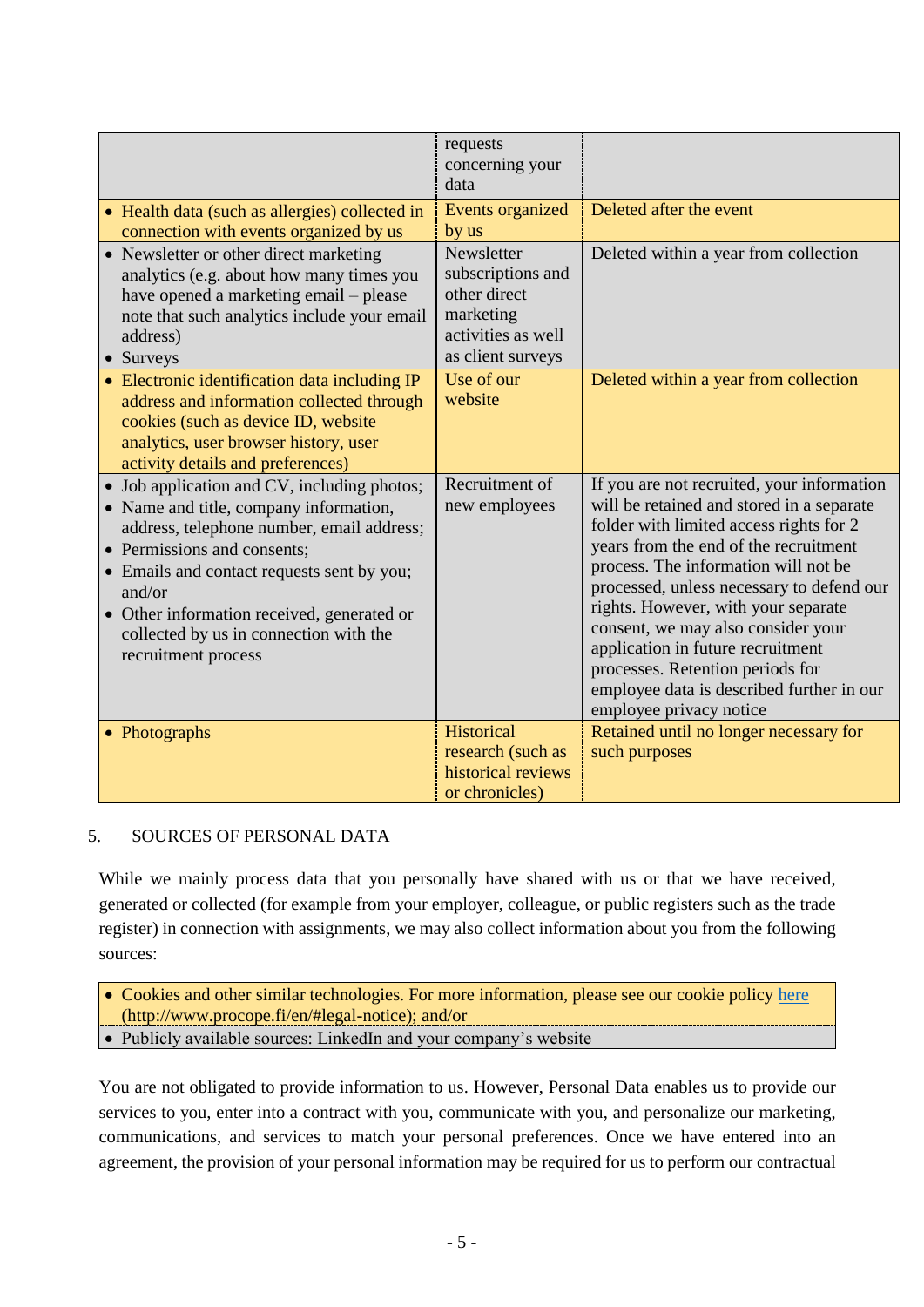obligations. In case you do not provide us with the data we request, we might not be able to provide services to you, do business with you, or contact you.

## <span id="page-5-0"></span>6. RECIPIENTS OF PERSONAL DATA

We may share your data with the following recipients in accordance with applicable data protection laws and attorney-client privilege regulations:

| • Authorities and supervisory bodies;                                                            |
|--------------------------------------------------------------------------------------------------|
| • Third parties in connection with client assignments;                                           |
| • Service providers, such as payroll providers;                                                  |
| • Auditors;                                                                                      |
| • IT system management and information security service providers;                               |
| $\bullet$ Event organizers; and/or                                                               |
| • Our customers and companies performing law firm ranking surveys (such as Chambers and Partners |
| or The Legal 500) in case you have permitted us to use you as reference                          |

Most recipients of your data are located in Finland or elsewhere in the EU or EEA. However, some recipients may be located or process data in third countries, depending on the person whose data is being processed and the situation at hand. If we and/or our service providers processing data on our behalf transfer Personal Data to countries outside the EU or the EEA, the transfer is subject to standard data protection clauses adopted by the EU Commission or other appropriate safeguards, unless the EU Commission has found that the level of data protection is adequate in the country in question. You can obtain a copy of said safeguards by contacting us as advised in section [2](#page-1-0) above.

# <span id="page-5-1"></span>7. PROFILING

We use cookies and similar technologies when we send our newsletters and other marketing messages to you. We use these technologies to collect and analyze user activity details and preferences in order to, for example, develop our services and marketing strategies. For more information about these technologies and how to adjust your browser settings so as to not be subject to them, see our cookie policy [here](http://www.procope.fi/en/#legal-notice) **(**http://www.procope.fi/en/#legal-notice**)**.

## <span id="page-5-2"></span>8. YOUR RIGHTS

## <span id="page-5-3"></span>8.1 Right of access

You have the right to receive a confirmation from us as to whether or not we process Personal Data. When we do process such data, you have the right to obtain access to it and the following information:

| • Purposes of processing;                                                                             |
|-------------------------------------------------------------------------------------------------------|
| • Categories of Personal Data concerned;                                                              |
| • Recipients or categories of recipients to whom Personal Data have been or will be disclosed, in     |
| particular recipients in countries outside the EU and EEA or international organizations;             |
| • Where possible, the envisaged period for which Personal Data will be stored or, if not possible the |
| criteria used to determine that period;                                                               |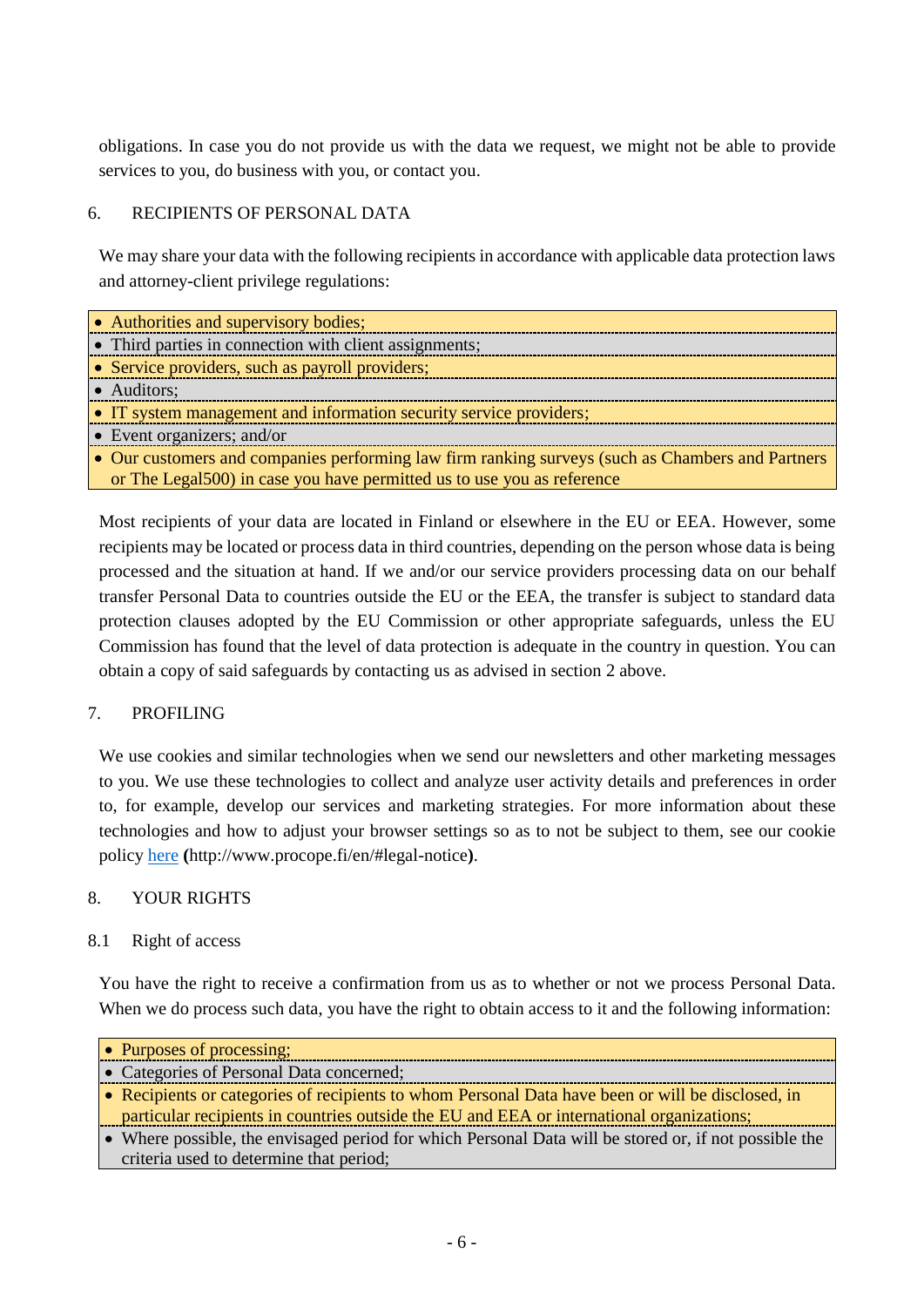- Existence of the right to request from us the rectification or erasure of Personal Data or restriction of processing of Personal Data concerning you or to object such processing;
- Right to lodge a complaint with a supervisory authority;
- Where Personal Data are not collected from you, any available information as to their source;
- Existence of automated decision-making and meaningful information about the logic involved, as
- well as the significance and the envisaged consequences of such processing for you; and
- Appropriate safeguards applied to transfers of Personal Data to countries outside the EU and EEA

You have the right to receive a copy of Personal Data undergoing processing as long as the copy does not adversely affect the rights and freedoms of others. For any further copies requested by you, we may charge a reasonable fee based on administrative costs.

<span id="page-6-0"></span>8.2 Right to rectification

It is important that the personal information we hold about you is accurate and current. Please keep us informed if your personal information changes.

You have the right to have your inaccurate Personal Data rectified by us without undue delay. You also have the right to have incomplete Personal Data completed.

We will communicate any rectification of Personal Data to each recipient to whom we have disclosed your personal information, unless this proves impossible or involves disproportionate effort. We will inform you about those recipients upon your request.

<span id="page-6-1"></span>8.3 Right to erasure (right to be forgotten)

You have the right to have Personal Data erased by us without undue delay where one of the following grounds applies:

- Personal Data are no longer necessary in relation to the purposes for which they were collected or otherwise processed;
- You withdraw your consent on which the processing is based and there is no other legal ground for the processing;
- You object to the processing and there are no overriding legitimate grounds for the processing;
- You object to the processing of Personal Data for the purposes of direct marketing;
- Personal Data have been unlawfully processed; or
- Personal Data have to be erased for compliance with a legal obligation to which we are subject.

Please note that the GDPR recognizes situations where processing may be necessary regardless of the applicability of the abovementioned grounds. We will always inform you separately of such circumstances and our grounds for processing.

We will communicate any erasure of Personal Data to each recipient to whom we have disclosed your personal information, unless this proves impossible or involves disproportionate effort. We will inform you about those recipients upon your request.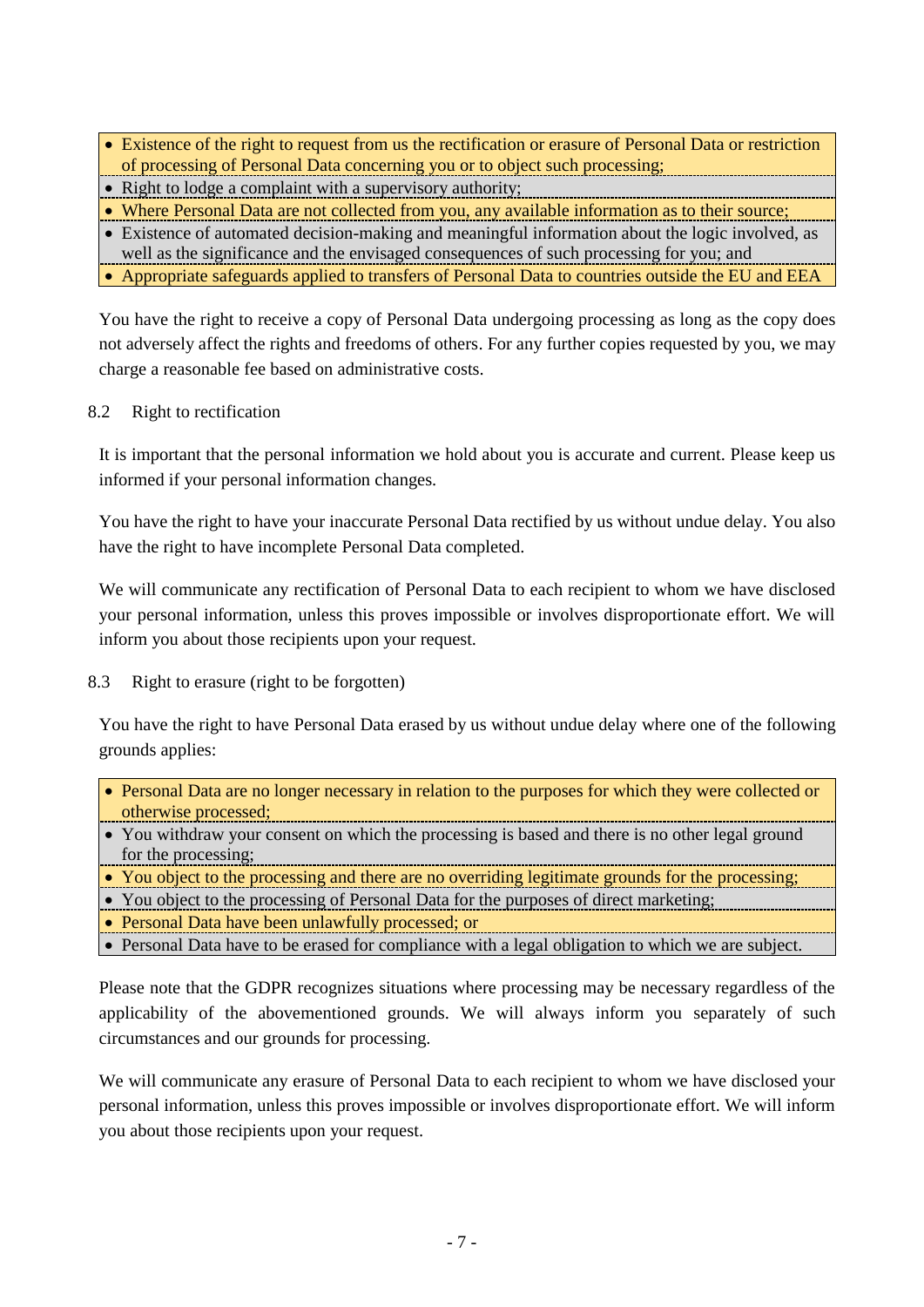### <span id="page-7-1"></span>8.4 Right to restriction of processing

You have the right to restrict the processing of your data in the following situations:

- You contest the accuracy of the Personal Data we process and as a result processing is restricted while the accuracy is verified;
- Processing is unlawful, but you oppose to the erasure of Personal Data and instead request us to restrict their use;
- We no longer need Personal Data for the purposes of the processing presented in this document, but the data are required by you for the establishment, exercise, or defence of legal claims; or
- You have objected to processing on grounds relating to your particular situation and such processing is legally based on our legitimate interests as presented in this document, and as a result processing is restricted while it is verified whether our legitimate grounds override those of yours.

If your processing has been restricted, we will inform you before the restriction is lifted.

We will communicate any restriction of processing to each recipient to whom we have disclosed your personal information, unless this proves impossible or involves disproportionate effort. We will inform you about those recipients upon your request.

#### <span id="page-7-2"></span>8.5 Right to data portability

You have the right to receive Personal Data that you have provided to us, in a structured, commonly used and machine-readable format (such as XML-format with relevant meta data), and you have the right to transmit such data to another controller, when:

| • we process Personal Data based on your consent; or                                             |  |
|--------------------------------------------------------------------------------------------------|--|
| • we process Personal Data because it is necessary for the performance of our contract with you; |  |
| and                                                                                              |  |
| • we process such Personal Data by automated means; and                                          |  |
| • this right does not adversely affect the rights and freedoms of others.                        |  |

In the above situation, you also have the right to have Personal Data transmitted directly from us to another controller, where that is technically feasible.

#### <span id="page-7-0"></span>8.6 Right to object

You have the right to object to processing of Personal Data at any time on grounds relating to your particular situation, if we process Personal Data based on our legitimate interests as presented in this document. After such objection, we will no longer process Personal Data unless we demonstrate compelling legitimate grounds for the processing and these grounds override your interests, rights and freedoms, or unless we need them for the establishment, exercise or defense of legal claims.

However, if Personal Data are processed for direct marketing purposes, you have the right to object to such processing at any time. If you object to direct marketing, Personal Data will no longer be used for such purposes.